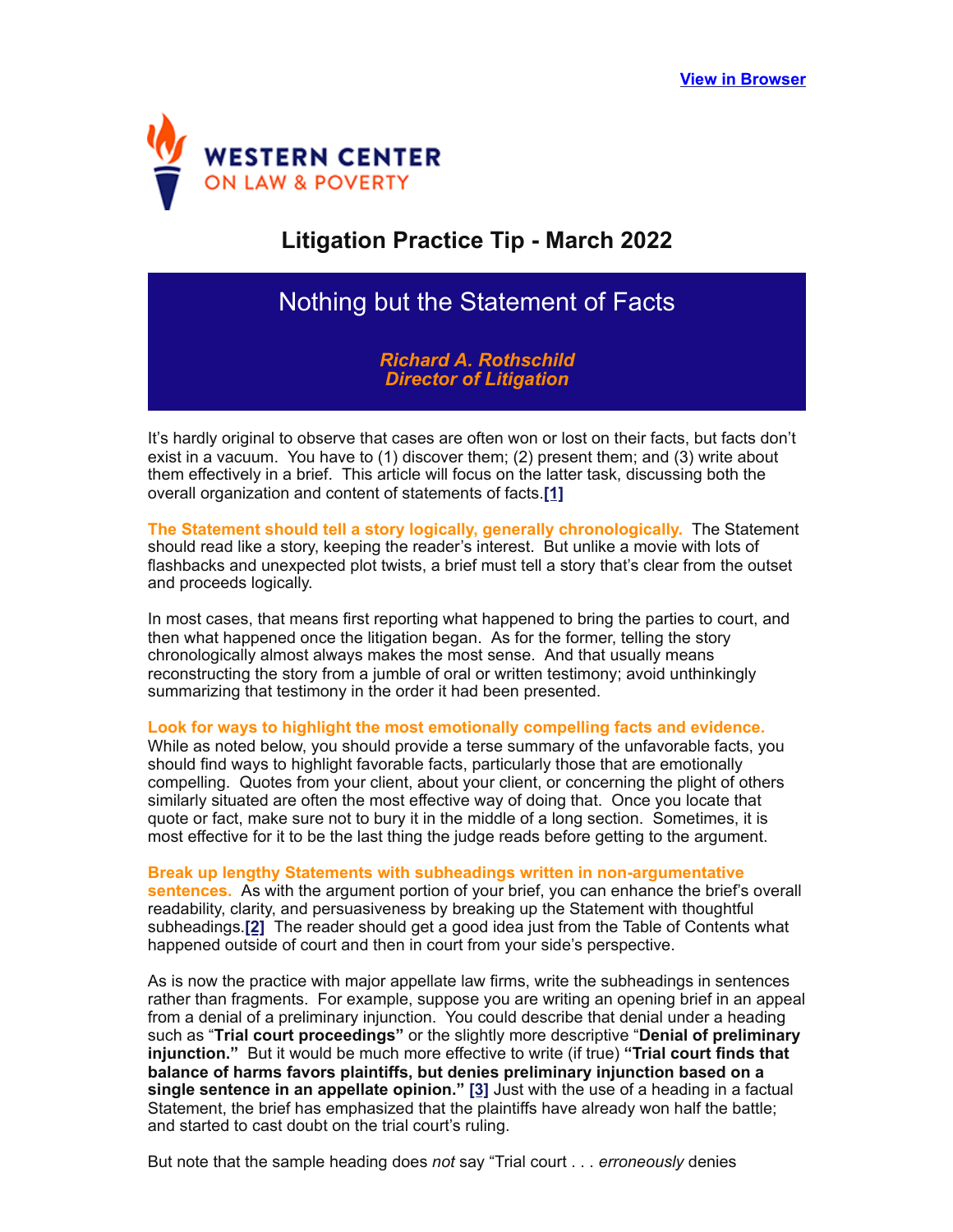preliminary injunction." Statements of fact, including headings, must not be argumentative.

**Never ask a judge to take your word for an important fact.** Every factual statement in a brief must be supported by a citation to evidence – usually a declaration, exhibit, or portion of a transcript – that the court can readily locate. Case law uniformly holds that when "an appellant's brief makes no reference to the pages of the record where a point can be found, an appellate court need not search through the record in an effort to discover the point purportedly made." *In re S.C.*, 138 Cal. App. 4th 396, 406 (2006). The same is true for litigation in the trial courts, where over-burdened judges and staff are even less likely to search the record to verify a fact stated in a brief.

Two limited exceptions come to mind. First, you can sometimes cite to very well known facts that will not be disputed, such as, in the early 2020s, the existence of a pandemic. And second, you cannot and thus need not provide a citation for a negative, such as "no witness testified seeing the defendant fire the gun."

**Strive to be accurate as if your case and your reputation depend on it. (They do.).**

Never misstate or even overstate a material fact. While judges will be annoyed with an attorney for overstating the holding of a cited case, they might attribute it to misunderstanding or over-zealous advocacy. Not so with inaccurately stating a critical fact; that can doom your case and future cases with the same judge and opposing attorneys. Make sure to get the facts right.

**Do not ignore unfavorable facts.** In the same vein, it is important, and often required by applicable rules, to report evidence unfavorable to your case. But at the same time, it is permissible to downplay that evidence in non-argumentative language. For example, an appellate brief defending an attorneys' fees "catalyst" award against the DMV could say, "two mid-level DMV officials testified that the change in policy was caused by intervening legislation, but each official acknowledged she had no policy-making role, and neither expressly denied that the litigation was a substantial factor in the change. [cite to record]"

**Limit the Statement to include only the facts important to your proceeding.** When you are initially drafting the Statement, the goal might be to include any fact that could prove important. But in the editing process, particularly if you now know what the legal arguments will be, cut out the unnecessary facts. For example, if the sole issue in an unlawful detainer brief is whether the landlord properly served the tenant, you don't need five pages on the condition of the apartment.

One thing to look for is whether the recitation of specific dates is necessary. Sometimes, dates are important, but most often they are not, and they make the brief both less readable and more confusing. ("Why is the author telling me that something happened on Oct. 1, 2020? Should I try to remember that date?") Similarly, if the case has progressed in the trial court or is on appeal, a lot of the earlier proceedings (e.g., demurrers) have become irrelevant and need not be reported.

**Cite applicable law sparingly to the extent necessary.** Sometimes a Statement needs to include a brief summary of the governing law so that the judge will understand the relevance of the facts governing the client's case. (Medi-Cal cases, for example, often need that summary.) But keep that portion of the Statement as brief as possible, and save the detailed explanation for your argument.

<span id="page-1-0"></span>**[<sup>\[1\]</sup>](#page-0-0)** As for no. 1, we hope you enjoyed Western Center's 2021 Discovery Academy. And for a good Tip on presenting facts, see Bob Newman's August 2021 Litigation Practice Tip, **[Declarations and Personal Knowledge: Do the people really know what they are](https://wclp.org/wp-content/uploads/2021/08/Litigation-Practice-Tip-August-2021.pdf) talking about?**

<span id="page-1-1"></span>**[<sup>\[2\]</sup>](#page-0-1)** For a refresher, see last month's **[13 Tips on Organizing Your Brief](https://wclp.org/wp-content/uploads/2022/02/Litigation-Practice-Tip-February-2022.pdf)**.

<span id="page-1-2"></span>**[<sup>\[3\]</sup>](#page-0-2)** As readers may have guessed, some of the examples in these Tips are taken from my past cases, but not always in the way you might think. The above more effective example is a heading I would have written had I known better rather than the one I actually wrote.